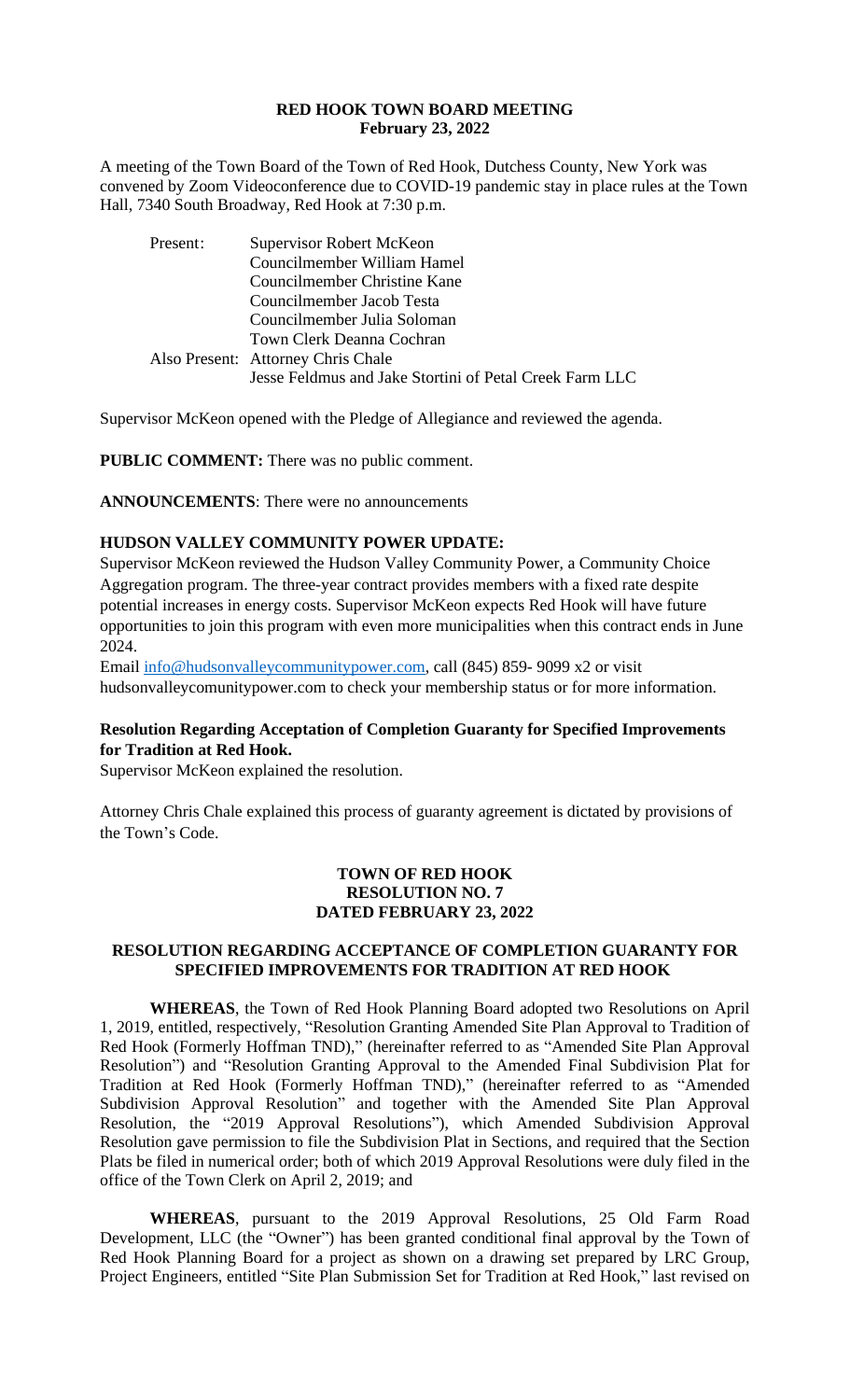May 7, 2019, and including an overall lot layout plan last revised May 7, 2019, and as provided in the proposed subdivision for the 102-lot residential community on drawings prepared by LRC Group, Project Engineers, entitled "Hoffman Property Final Subdivision Plat," last revised on August 15, 2018 ("Overall Subdivision Plat"), and the Tradition at Red Hook, Final Subdivision Plat, Section Plat #1, #2, #3, #4, and #5," filed in the office of the Dutchess County Clerk, respectively, as FM #9147C ("Section 1 Plat), FM #9147 D ("Section 2 Plat"); FM #9147E ("Section 3 Plat"); FM #9147F ("Section 4 Plat"); and FM # 4147G ("Section 5 Plat"); and

**WHEREAS**, the Resolution Granting Approval to the Amended Final Subdivision Plat for Tradition at Red Hook (formerly Hoffman TND) approved by the Planning Board on April 1, 2019 includes Exhibit A, Hoffman Recreational Features by Section, last revised March 22, 2019 ("Recreation by Section Exhibit") which includes certain recreational improvements to be completed prior to the issuance of the 21<sup>st</sup> certificate of occupancy; and

**WHEREAS**, pursuant to Section 143-120 of the Town Code, no certificate of occupancy shall be issued until all improvements shown on the approved site plan are installed and an asbuilt drawing submitted to the Zoning Enforcement Officer or a sufficient performance guaranty has been posted for improvements not yet completed; and

**WHEREAS**, such completion performance guaranty shall be posted in accordance with the procedures specified within § 277 of the Town Law relating to subdivisions, and the amount and sufficiency of such performance guaranty shall be determined by the Planning Board, and pursuant to Section 277 of the Town Law the form of security must be approved by the Town Board; and

**WHEREAS**, the Owner has submitted a proposal to guaranty completion with a Completion Guaranty Agreement substantially in the form on file with the Town Clerk including a cash deposit in the amount of \$54,086.27 in order to guaranty completion of certain recreational improvements described in the Recreation by Section Exhibit under Section 2 thereof as conditions to issuance of the 21st certificate of occupancy for the Tradition at Red Hook Subdivision, and as shown on [Sheet DN-6 SP, Site Amenities Details of the Site Plan, last revised May 7, 2019] (the "Specified Improvements"); and

**WHEREAS**, the Town Engineer has provided its letter dated February 16, 2022, a copy of which is on file with the Town Clerk, stating that the improvements required to be completed prior to the issuance of the 21st certificate of occupancy have been completed except for the Specified Improvements, and the Town Engineer has agreed with an estimate in the total amount of \$54,086.27 for the cost of completion of the Specified Improvements; and

**WHEREAS,** the Town of Red Hook Planning Board by resolution dated February 18, 2022 has authorized acceptance of a cash deposit in the amount of \$54,086.27 securing the completion of the Specified Improvements, subject to approval of the form of guaranty by the Town Board;

**NOW, THEREFORE, BE IT RESOLVED** by the Town Board of the Town of Red Hook as follows:

- 1) Acceptance of a completion guaranty in the form and amount approved by the Planning Board as aforesaid and for the purpose referred to herein is authorized upon the following conditions:
	- a) Delivery to the Town Clerk of the original executed Completion Guaranty Agreement substantially the form on file with the Clerk with such changes as may be approved by the officer executing the same in consultation with the Attorney for the Town, together with a cash deposit as specified therein in the amount of \$54,086.27 for completion of the Specified Improvements; and
	- b) Receipt by the Town of payment for any and all outstanding consultant invoices included estimated costs, bringing the escrow account for development review costs fully up to date.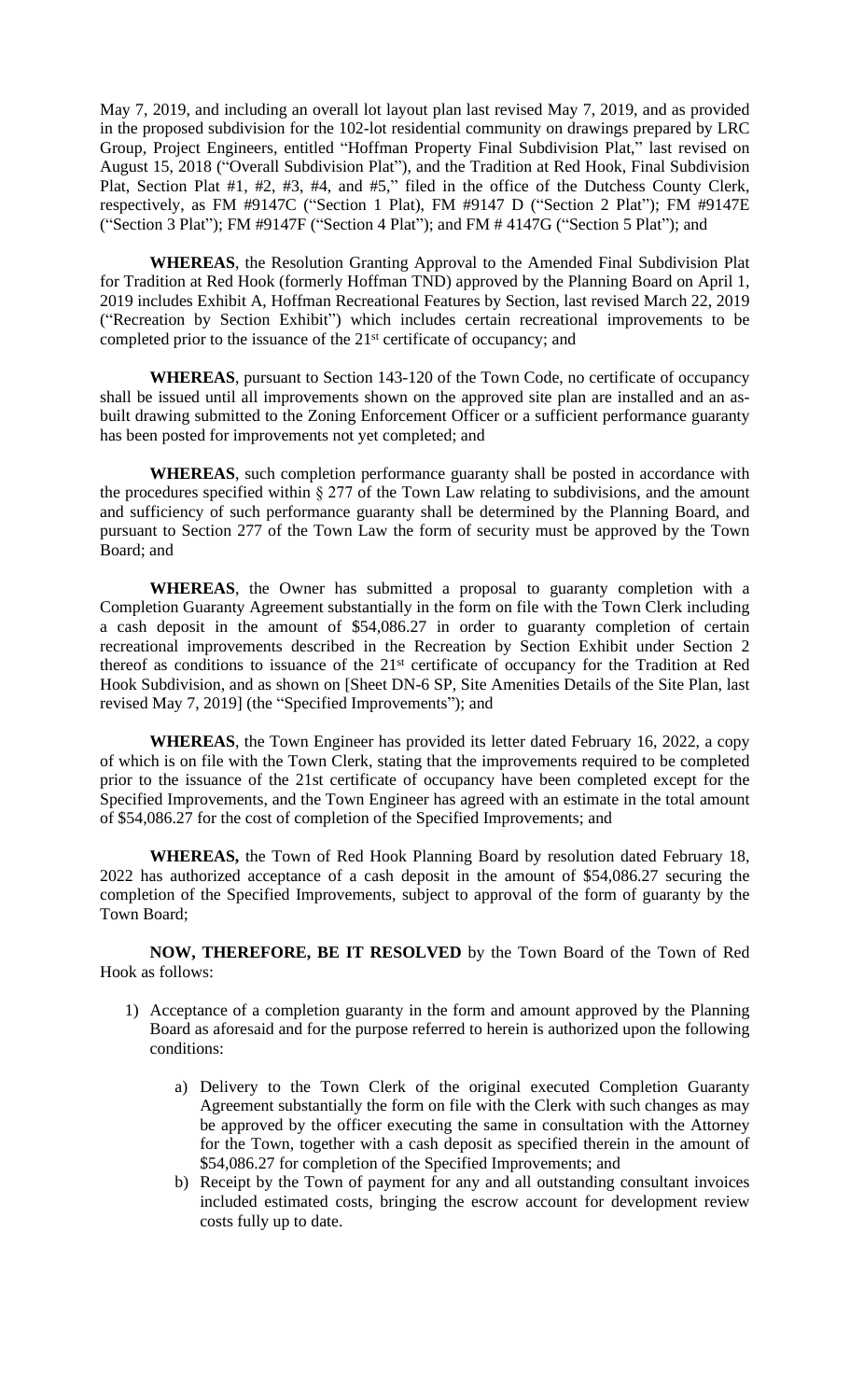2) The Supervisor, Town Clerk, Town Engineer, and Attorney for the Town may take all steps reasonable and necessary in consultation with the Attorney for the Town to implement the intent of this resolution.

#### EXTRACT OF MINUTES

A regular meeting of the Town Board of the Town of Red Hook, Dutchess County, New York was convened in public session on February 23, at 7:30 p.m., local time via videoconference and/or teleconference pursuant to NYS Laws Ch. 417 of 2021. A live transmission was available to the public as described in the notice of meeting attached hereto. The meeting was recorded and a full transcript is required to be prepared to the extent required by such law.

The meeting was called to order by Supervisor Robert McKeon, and, upon roll being called, the following members were: (Note: Where members are marked Present, specify whether In Person at the Town Hall, 7340 South Broadway, Red Hook, NY, via Videoconference, or via Teleconference.)

|                                 | Present             | Absent |
|---------------------------------|---------------------|--------|
| <b>Supervisor Robert McKeon</b> | Via Videoconference |        |
| Councilmember William Hamel     | Via Videoconference |        |
| Councilmember Christine Kane    | Via Videoconference |        |
| Councilmember Julia Solomon     | Via Videoconference |        |
| Councilmember Jacob Testa       | Via Videoconference |        |

The following persons were ALSO PRESENT:

Christine M. Chale, Esq., Attorney for the Town, via Videoconference

The following resolution was offered by Supervisor McKeon, seconded by Councilmember Kane, to wit;

# **TOWN OF RED HOOK RESOLUTION NO. 7 DATED FEBRUARY 23, 2022**

# **RESOLUTION REGARDING ACCEPTANCE OF COMPLETION GUARANTY FOR SPECIFIED IMPROVEMENTS FOR TRADITION AT RED HOOK**

The question of the adoption of the foregoing resolution was duly put to vote on a roll call, which resulted as follows:

| Supervisor Robert McKeon     | VOTING Aye        |
|------------------------------|-------------------|
| Councilmember William Hamel  | <b>VOTING Ave</b> |
| Councilmember Christine Kane | VOTING Aye        |
| Councilmember Julia Solomon  | VOTING Aye        |
| Councilmember Jacob Testa    | VOTING Aye        |
|                              |                   |

The foregoing resolution was thereupon declared duly adopted.

## **Application for Zoning Amendment**

Jesse Feldmus and Jake Stortini of Petal Creek Farm LLC gave a presentation explaining the zoning amendment application they submitted.

After a recent purchase of a property located on Route 9G/Barrytown Road, formally used as a gas station, Jesse Feldmus and Jake Stortini are proposing a commercial nursery and a greenhouse on the property currently zoned as Residential 5.

Petal Creek Farm currently grows and sells cut flowers, and the greenhouse will give year-round flexibility for growing plants and shrubs. Presently, greenhouses are currently only allowed in Ag and Business District.

They plan on selling their own grown flowers and shrubs, garden related products, and locally grown farm produce.

The application contains detailed maps and plans as well as letters of support from adjacent parcel owners, including Montgomery Place/Bard College.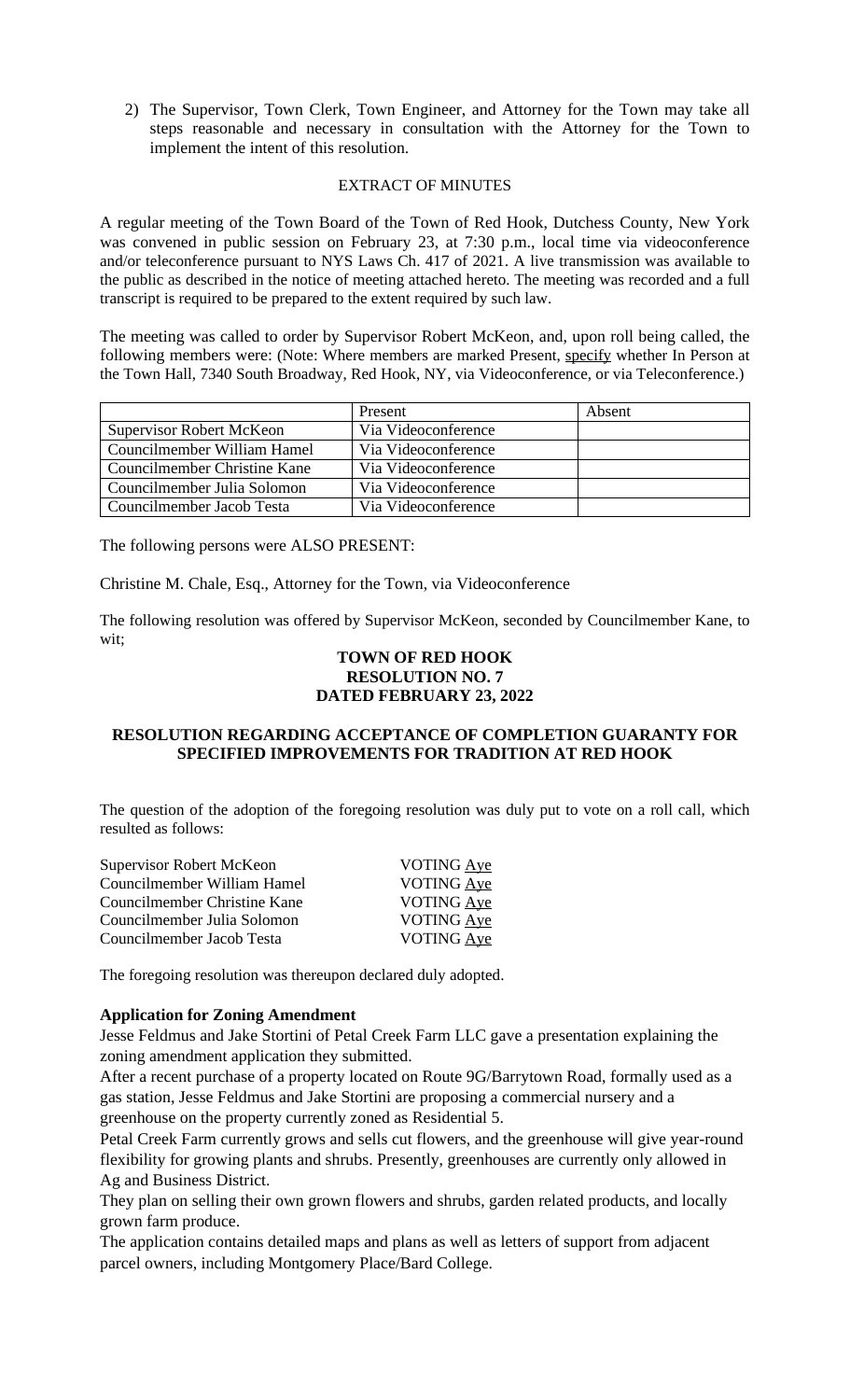Councilmember Kane questioned if the adjacent parcel owner was made aware of the proposed sidewalk and if the sidewalk would eventually continue.

Feldmus and Stortini answered the owner was very interested in the sidewalk and is interested in continuing the sidewalk.

Councilmember Kane added there should be some area of protection between the sidewalk and the road edge of Route 9G, perhaps some green space.

Supervisor McKeon added Montgomery Place and perhaps residents on Barrytown Road should be made aware of these plans.

Feldmus answered the neighbors on the west side of this parcel have voiced their support for this project but have not submitted a letter of support.

Councilmember Kane added there will be Public Hearings for this Zoning Amendment. Councilmember Kane asked why they requested to change to the Ag & Business District and not Farm 1 or Farm 2.

Feldmus and Stortini answered that the request was made this way mostly due to the need

 for the greenhouse. Other options, Farm 1, Farm 2, or a roadside stand, were found to be too limiting for their business plans.

Supervisor McKeon suggested talking to a town planner. Also, a referral needs to be made to the County as with all proposed zoning changes.

Councilmember Hamel asked if cannabis was one of the plants they were planning to grow. Feldmus and Strotini answered no.

Councilmember Kane added the best place to start is with the town planner. After the Board reviews it, then referrals can be made to the County.

Councilmember Kane added there was a lot of design for a small piece of property and future use would need to be considered as well if this was rezoned.

Feldmus and Strotini answered they considered this, and it is why they requested

Ag & Business and not just Business district. An agricultural business was more in character with Red Hook.

Councilmember Kane added there could potentially be a lot of traffic flow in this area due to the Montgomery Place farm stand and the antique store if it opened for in person business.

Feldmus and Strotini answered they have a possible drive planned that could address this potentially future issue.

Councilmember Hamel added this property was located within the LWRP and would be subject to more review.

# **Resolution to Accept the ZEV Infrastructure Grant Award.**

Supervisor McKeon explained the resolution.

Councilmember Kane asked if the bands the Town are receiving are compatible with fast charging.

Supervisor McKeon answered there were supply change problems, and the Town will need to get a new vendor and contractor.

#### **TOWN OF RED HOOK RESOLUTION 8 DATED FEBRUARY 23, 2022**

#### **APPROVING ACCEPTANCE OF A GRANT FOR FAST CHARGING PEDESTALS IN THE TOWN OF RED HOOK**

**WHEREAS**, the Town of Red Hook has been selected to receive a ZEV Infrastructure grant in the amount of \$153,000 for two fast charging pedestals at the Town Hall in the Town of Red Hook; and

WHEREAS, the Town intends to require contractors to submit an application for Central Hudson's make ready program to provide for a portion of the project costs; and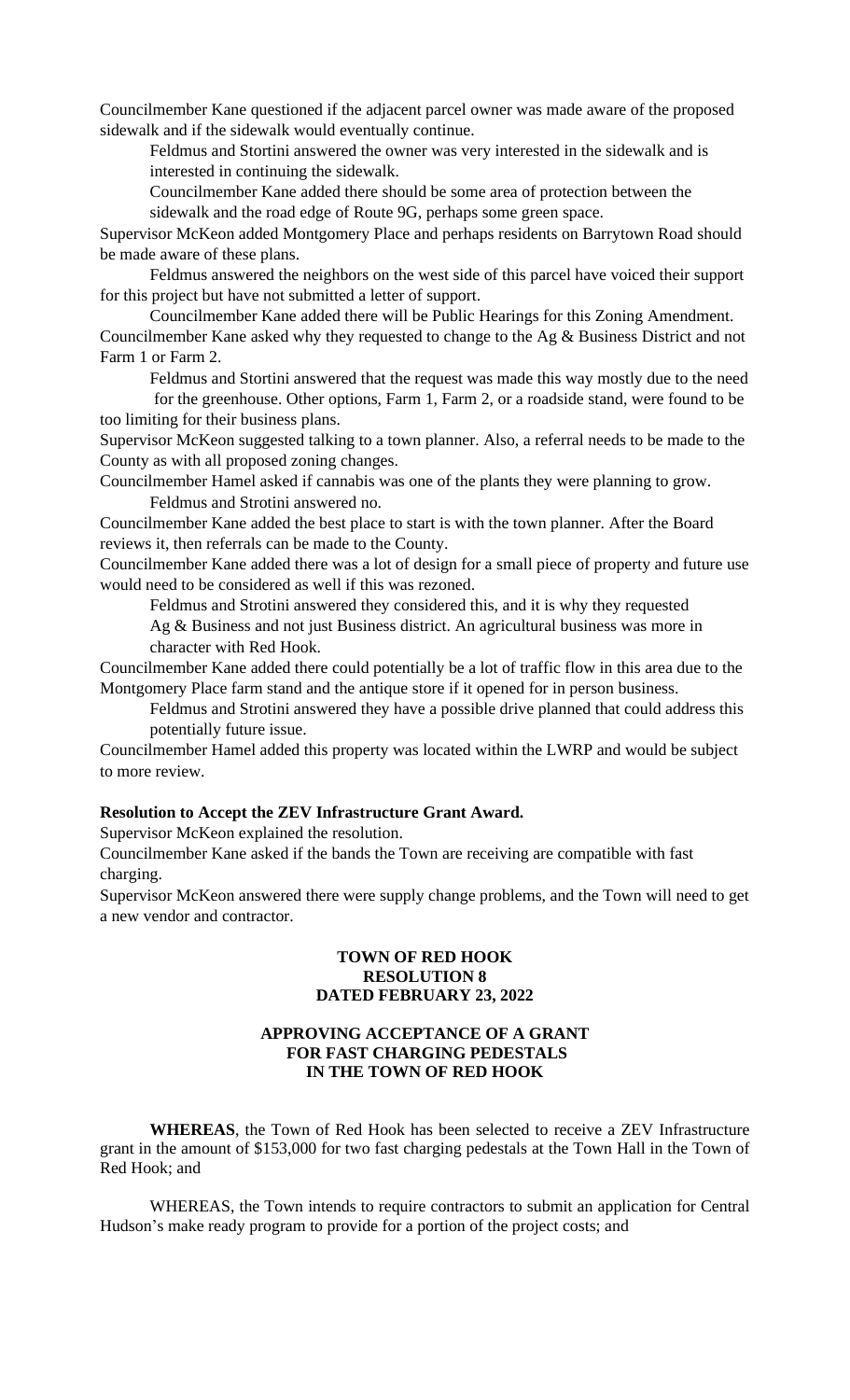**WHEREAS,** the Project constitutes a Type II action as defined under the State Environmental Quality Review Regulations, 6 NYCRR Part 617, which has been determined under SEQR not to have a significant impact on the environment;

**BE IT RESOLVED** by the Town Board of the Town of Red Hook (by the favorable vote of not less than a majority of all of the members of the Board) as follows:

1. The Town Board hereby accepts the ZEV infrastructure grant for two fast charging pedestals in the Town of Red Hook in the amount of \$153,000 on the terms and conditions set forth in the grant application.

2. The Supervisor, or in his absence, the Deputy Supervisor, is hereby authorized and directed to execute and deliver a grant agreement consistent with the grant application.

3. The Supervisor and the Town's other officers, employees and agents are hereby authorized and directed for, and in the name and on behalf of the Town, to do all acts and things required or provided by the provisions of the ZEV infrastructure grant.

#### EXTRACT OF MINUTES

A regular meeting of the Town Board of the Town of Red Hook, Dutchess County, New York was convened in public session on February 23, 2022 at 7:30 p.m., local time via videoconference and/or teleconference pursuant to NYS Laws Ch. 417 of 2021. A live transmission was available to the public as described in the notice of meeting attached hereto. The meeting was recorded and a full transcript is required to be prepared to the extent required by such law.

The meeting was called to order by Supervisor Robert McKeon, and, upon roll being called, the following members were: (Note: Where members are marked Present, specify whether In Person at the Town Hall, 7340 South Broadway, Red Hook, NY, via Videoconference, or via Teleconference.)

|                                 | Present             | Absent |
|---------------------------------|---------------------|--------|
| <b>Supervisor Robert McKeon</b> | Via Videoconference |        |
| Councilmember William Hamel     | Via Videoconference |        |
| Councilmember Christine Kane    | Via Videoconference |        |
| Councilmember Julia Solomon     | Via Videoconference |        |
| Councilmember Jacob Testa       | Via Videoconference |        |

The following persons were ALSO PRESENT:

The following resolution was offered by Supervisor McKeon, seconded by Councilmember Kane, to wit;

### **TOWN OF RED HOOK RESOLUTION 8 DATED FEBRUARY 23, 2022**

#### **APPROVING ACCEPTANCE OF A GRANT FOR FAST CHARGING PEDESTALS IN THE TOWN OF RED HOOK**

The question of the adoption of the foregoing resolution was duly put to vote on a roll call, which resulted as follows:

| Supervisor Robert McKeon     | <b>VOTING Aye</b> |
|------------------------------|-------------------|
| Councilmember William Hamel  | <b>VOTING Aye</b> |
| Councilmember Christine Kane | VOTING Aye        |
| Councilmember Julia Solomon  | <b>VOTING Ave</b> |
| Councilmember Jacob Testa    | VOTING Ave        |

The foregoing resolution was thereupon declared duly adopted.